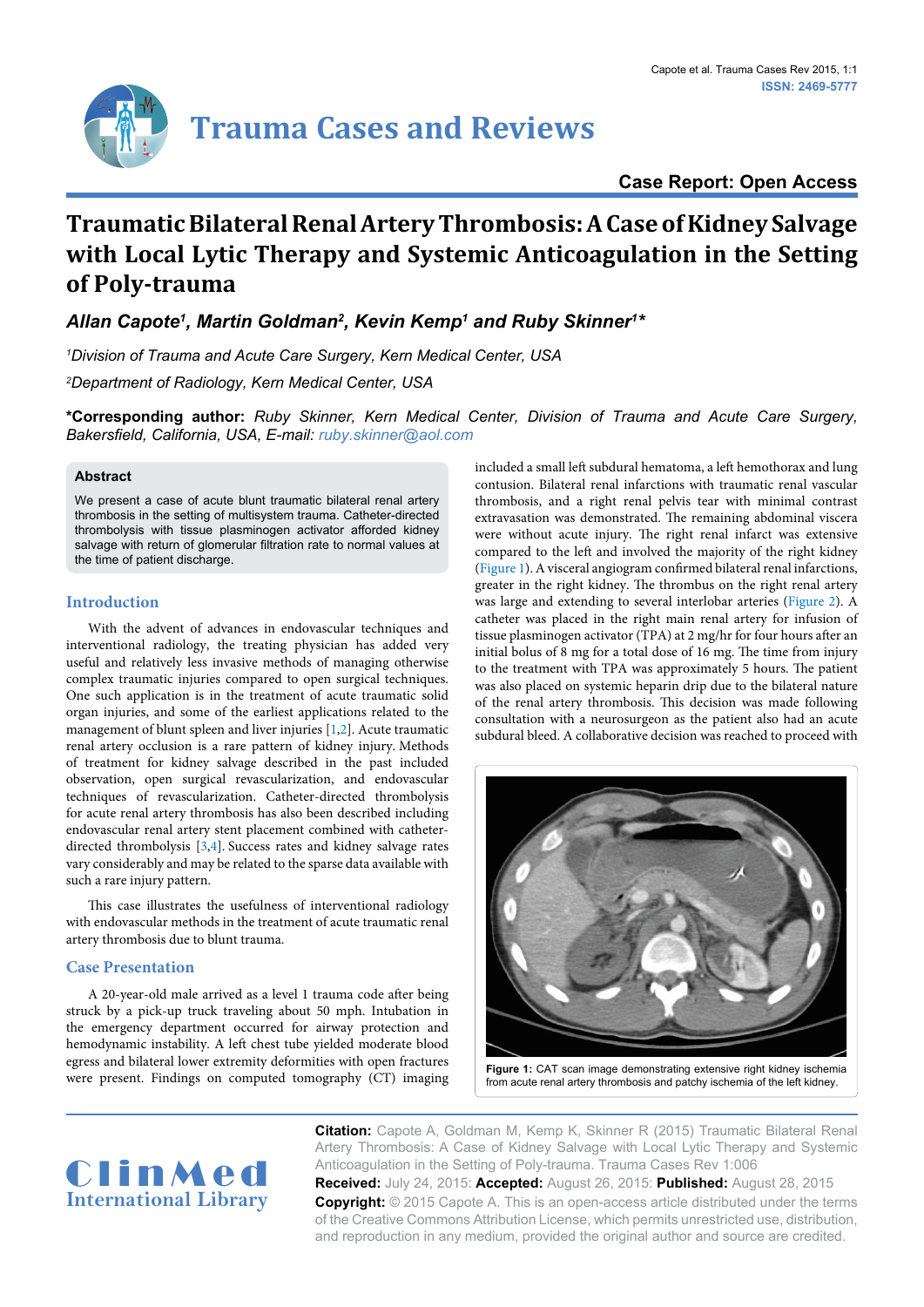<span id="page-1-0"></span>



<span id="page-1-1"></span>

lower pole of the right kidney.

the systemic heparin as the risk of bilateral renal ischemia without intervention seemed to outweigh the benefits of withholding the heparin given the non-operative pattern of the subdural bleed. The systemic heparin was also applied at approximately five hours postinjury. During the time of heparin infusion, the patient remained on mechanical ventilation and was monitored closely with one hour neurologic exams for signs of deterioration. A second head CT scan was performed 12 hours post-injury which showed a stable subdural bleed with no progression.

The TPA was stopped at 9 hours post-injury for a total dose of 16 mg and the heparin was to continue with the plan for 24 hours of treatment at which time a follow-up angiogram was to be performed to evaluate renal perfusion. The heparin was stopped prematurely at 18 hours because the patient developed marked hematuria. The follow-up angiogram at that time showed resolution of the clot in the right main renal artery but there was an area of contrast extravasation in the inferior pole of the right kidney [\(Figure 3](#page-1-1)). This area of active hemorrhage was then successfully controlled by using microcoil embolization into two segmental arteries. Additionally, the kidney

<span id="page-1-2"></span>

inferior segmental branches of the right renal artery. Perfusion of the right kidney is demonstrated with patency of the main renal artery.

appeared to have restored perfusion [\(Figure 4](#page-1-2)). The patient was then managed with prophylactic heparin.

The patient's renal function gradually improved, as there was an initial profound metabolic acidosis and hyperkalemia, which was managed medically. Renal replacement therapy was not required and his glomerular filtration rate (GFR) improved from 30 ml/ min on admission to normal at the time of discharge. His lower extremity fractures were repaired in a staged fashion after the resolution of metabolic derangements related to acute kidney injury. A decompressive laparotomy was also required at 72 hours due to a secondary abdominal compartment syndrome related to massive resuscitation requirements. The traumatic subdural bleed did not progress and no surgical intervention was required. The patient was discharged to a rehabilitation facility at three weeks with normal renal function. The open abdomen was managed with skin closure, and his neurologic injury showed near complete resolution. At a three month clinic follow up the patient was neurologically normal, his renal indices and GFR were within normal limits and he was tolerating outpatient physical therapy.

In the setting of polytrauma aggressive local and systemic anticoagulation was successfully and safely applied for renal salvage due to bilateral traumatic renal artery thrombosis.

#### **Discussion**

Traumatic kidney injuries account for about 1% to 3% of trauma admissions with up to 85% due to blunt mechanisms [[5](#page-2-4)]. Other associated injuries may be present in 60-80% of cases and mortality ranges between 20-40% [[6](#page-2-5)]. The severity of the injury is graded using the American Association for the Surgery of Trauma (AAST) Organ Severity Score varies from grades 1-5 [\[7\]](#page-2-6). Renal vascular injuries are classified as either grade 4 or grade 5. Grade 4 renal vascular injuries refer to injuries involving the segmental veins or segmental arteries while Grade 5 renal vascular injuries involve injury to the main renal vein or artery. These vascular injuries may be transections or occlusions.

Spirnak and colleagues list two possible explanations for the occurrence of blunt traumatic renal artery occlusion(s) [[8](#page-2-7)[,9](#page-2-8)]. The first mechanism is thru abnormal stretching of the renal artery during a severe blunt trauma involving deceleration, leading to a tear in the inelastic intima with subsequent hemorrhage into the vessel wall and thrombosis. The second mechanism is thru compression of the renal artery between the body wall and the vertebral bodies in severe blunt trauma resulting in vessel wall contusion and thrombosis.